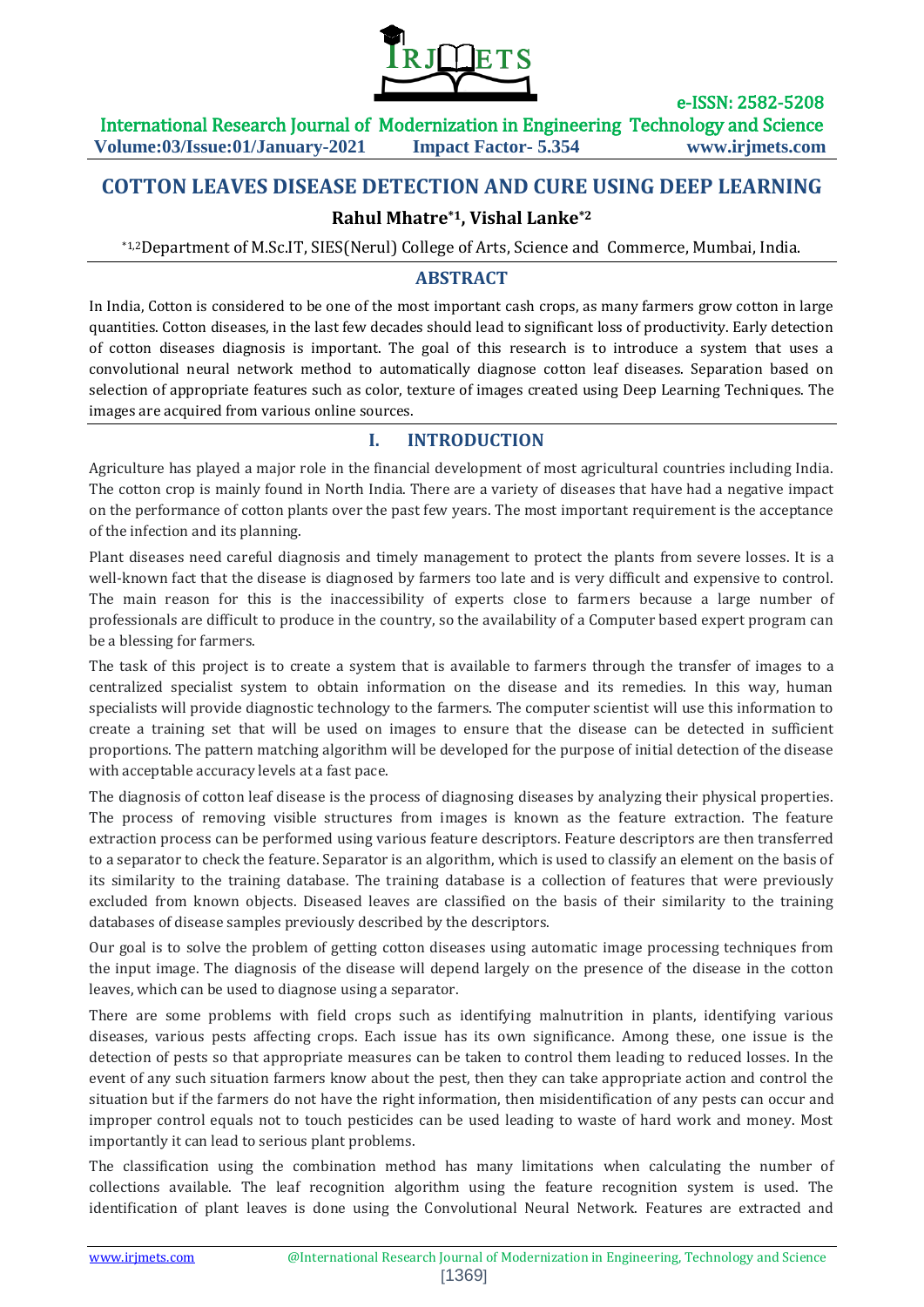

processed by PCA to enhance those features to include them on CNN. A new method of image recognition based on Wavelet Transform and Singular Value Decomposition that is capable of retrieving multiple images such as a target image. By using the image of wavelets in the upper bag is extracted and enhanced edge details further rotation is used, which provides better improved boundary details with wavelet features such as strength and entropy. The wavelet features and methods are integrated into our system to provide better accuracy results. Also PCA analysis is used to reduce the factor which reduces the time required for processing. Progressively these diseases are classified using the back convolutional neural network. This method reduces processing time and accuracy is increased.

# **II. LITERATURE REVIEW**

According to **"Ole Mathis Opstad Kruse et al."** (2014), they examined the effectiveness of the four-dimensional method of identifying pixels representing damaged areas in leaf areas. Consistent with the MIA method of the T2-linked pattern, RSS statistics and partial analysis of the monitored methods of use were also applied to the Kmeans clustering method. This method is significantly superior to the other three methods of separation in pixel detection with the highest accuracy, accuracy, real positive and F-score ratio and the lowest false positive and time calculation. A real good rate of 80% indicates that 20% of injured pixels are falsely identified as healthy.

According to **"Mahesh Shivaji Dange et.al."** Infected leaf characteristics are compared to normal leaf texture features. Improved processing has four main steps, first the RGB color image creation is created, and then the RGB image is converted to HIS because RGB is for color reproduction and HIS for color definition. Then the green pixels are hidden and removed using a certain amount of limit, then the image is split and the useful parts are extracted, finally the texture statements are calculated using spatial Gray Level Dependence Matrices.

According to **"Tushar J.Haware**"( 2015) an algorithm that works well with high precision mixing is used to detect plant diseases. K-means integration is used for partitioning and the method of computational computing. The red-colored, red-blue Zeros pixels and pixels on the boundary of the infected group are removed.

**"P. Revathi et.al." (2012),** developed an advanced computer technology to help the farmer make a higher decision regarding many aspects of the harvesting process. Proper diagnosis of Foliar plant diseases is very important for increased productivity. Technological advancements have been developed using cellular photographic signals of cotton dots and disease classification using the neural network. The classifier is trained to perform clever farming, including early detection of diseases in the fields, to apply fungicide etc. The work is based on the techniques of image classification where photographic images are processed to enrich first. Thereafter the color rendering of R, G, B to identify the target areas of disease. Image elements such as border, shape, color and texture are removed from disease areas to detect disease and to control insect recommendations.

**"A. Camargo et.al. " (2009).** described a photographic-based approach that identifies the obvious symptoms of plant diseases, starting with the analysis of color images. The processing algorithm starts by converting the RGB image of a plant or a diseased leaf into H, I3a and I3b color conversion. I3a and I3b mutations are developed from the original color conversion I1I2I3 to meet the data needs of plant diseases. The converted image is then separated by analyzing the power distribution in the histogram. Instead of using the traditional method of selecting the minimum area as a boundary, a set of local maximum is obtained and the cut-off maximum value is determined according to their position in the histogram. This method is especially useful when the target in the image data set is a large power allocation. In the experiment, when the image was separated, the extracted region was rescheduled to remove pixel regions that could be considered part of the target region. The process is accomplished by analyzing the location of each pixel and the transition gradient between them. To test the accuracy of the algorithm, hand-separated images are compared to those automatically separated. The results showed that the advanced algorithm was able to identify a sick region even if that region was represented by a wide range.

# **III. RESEARCH METHODOLOGY**

The whole process of training a model for plant disease detection using CNN in-depth is described in detail. The complete process is divided into several required sections in the steps below: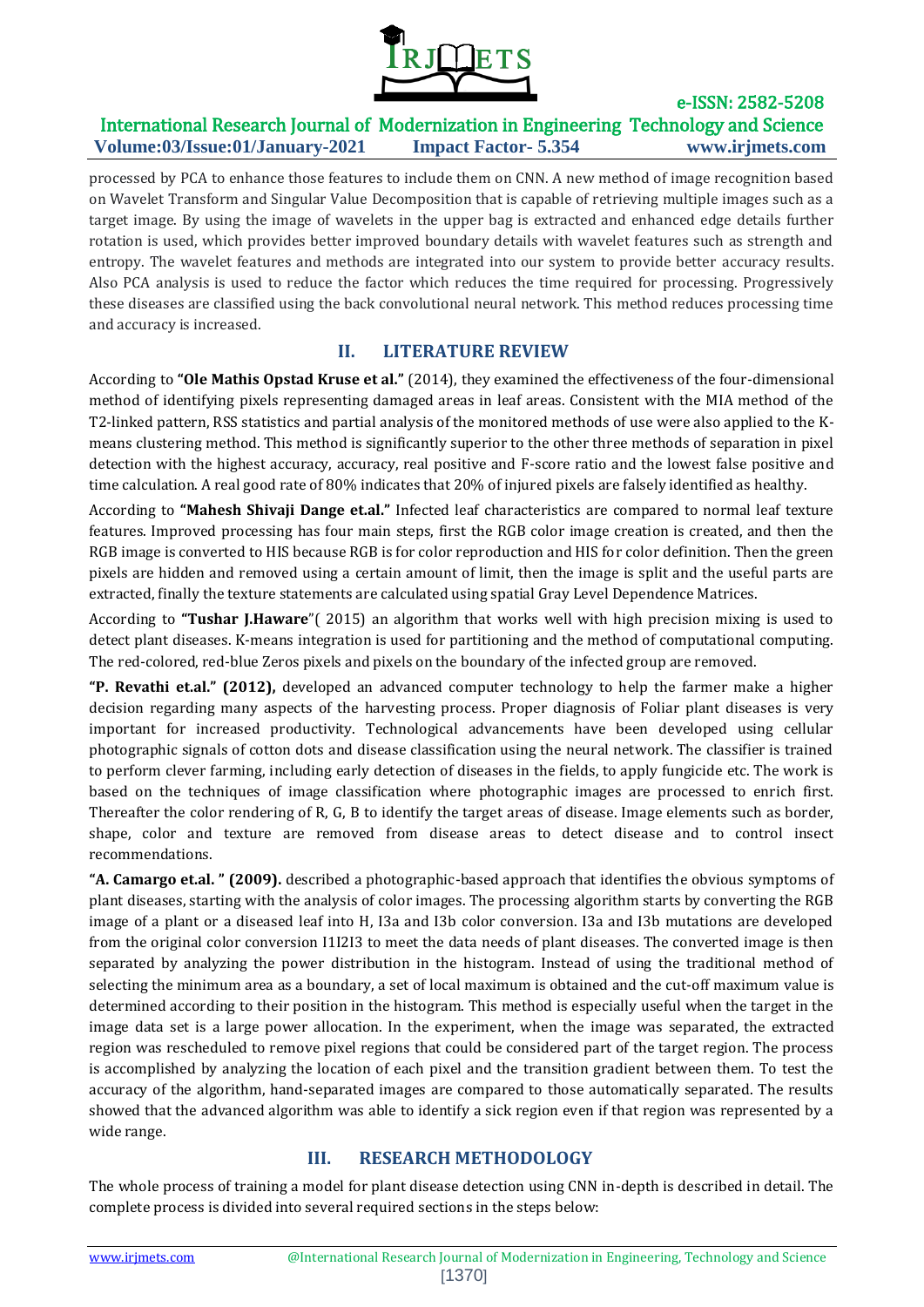

### **Dataset**:

Appropriate data sets are required for all phases of object recognition research, from the training phase to testing the effectiveness of visual algorithms. All data collected from the database were downloaded from the Internet, searched for diseases and plant names from various sources. The dataset will be classified into diseased leaves and healthy leaves. The dataset will be trained by using a Deep Learning model (Convolutional Neural Network). Therefore, a deep neural network can be trained to separate adjacent leaves.

The next step was to enrich the database with additional images. The main purpose of the research presented to train the network is to study the features that distinguish one category from the other. Therefore, when you use multiple additional images, the network's ability to read relevant features is increased.

### **Image Pre-processing and Labelling:**

In order to get a better feature output, the final images intended for use as a deep neural network configuration database will be processed to determine consistency. In addition, the process of image editing involves cutting all the images using machine learning, making a square around the leaves, to highlight the area of interest (cotton plant leaves). During the data collection phase, images with minimal editing and size less than 500px are not considered valid image data. Additionally, only images where the interest region has the highest resolution are marked as eligible for the dataset. It was ensured that the pictures contained all the details needed to learn the feature. Dataset images were scaled to reduce training time, which was automatically calculated by text in Python, using the Open CV framework.

Many resources can be found by searching across the Internet, but their suitability is often unreliable. In an effort to ensure the accuracy of the classrooms in the database, which was initially collected by keyword search, agricultural experts examined leaf images and labeled all images with the appropriate stem of the disease. As is well known, it is important to use accurately classified images for training and validation data. Only then can a suitable and reliable acquisition model be developed. At this stage, duplicate images that were left after the initial collection and collection of images were removed from the database.

#### **Augmentation Process:**

The main purpose of using the augmentation is to enlarge the dataset and to bring less distortion to the images that help to reduce excess during the training phase. In machine learning, as well as in mathematics, override occurs when a mathematical model describes a random sound or error rather than a basic relationship. Image enlargement contains one of several transformation modes that include affine modification, modification, and simple image rotations. Positive variables have been used to express translation and exchange (corresponding conversions and adding vector, resp.) When all the same lines in the first image are still the same as the output image. To obtain a transformation matrix, three points from the first image were required and their corresponding locations in the output image. For a change of perspective, a  $3 \times 3$  matrix for change was required. Straight lines can stay straight even after conversion. With the add-on process, simple image rotation is used, as well as rotation on different axis at different levels. In this section, to make the process of adding multiple images from the dataset, a specific application built into Python using the OpenCV library, may change the parameters of the change during startup, which improves flexibility.

#### **Neural Network Training:**

It is proposed to train a deep convolutional neural network to model image separation from the dataset. There are several in-depth study frameworks, such as the Python Theano Library and the Lua Extensive Electronic Library, Torch7. In addition, there is Caffe, an in-depth source learning framework developed by BVLC that contains a CaffeNet reference model. CaffeNet is a deep CNN with multiple layers that continuously integrates features from input images. Specifically, the network consists of eight reading layers and five specification versions and three fully integrated layers. The construction of CaffeNet is considered a start, but has been redesigned to support our 15 sectors. The final layer was changed and the softmax layer extraction was made a parameter according to the needs of the presented lesson. The convolutional layer is an important basis for building a convolutional neural network. Layer parameters contain a set of readable characters that have a small reception field but extend to the full depth of the input volume. Each convolutional layer contains maps of equal size, Mx and and, with a kernel of size  $Kx$ , and  $Ky$  is moved to a specific region of the input image. The  $Sx$  and  $Sy$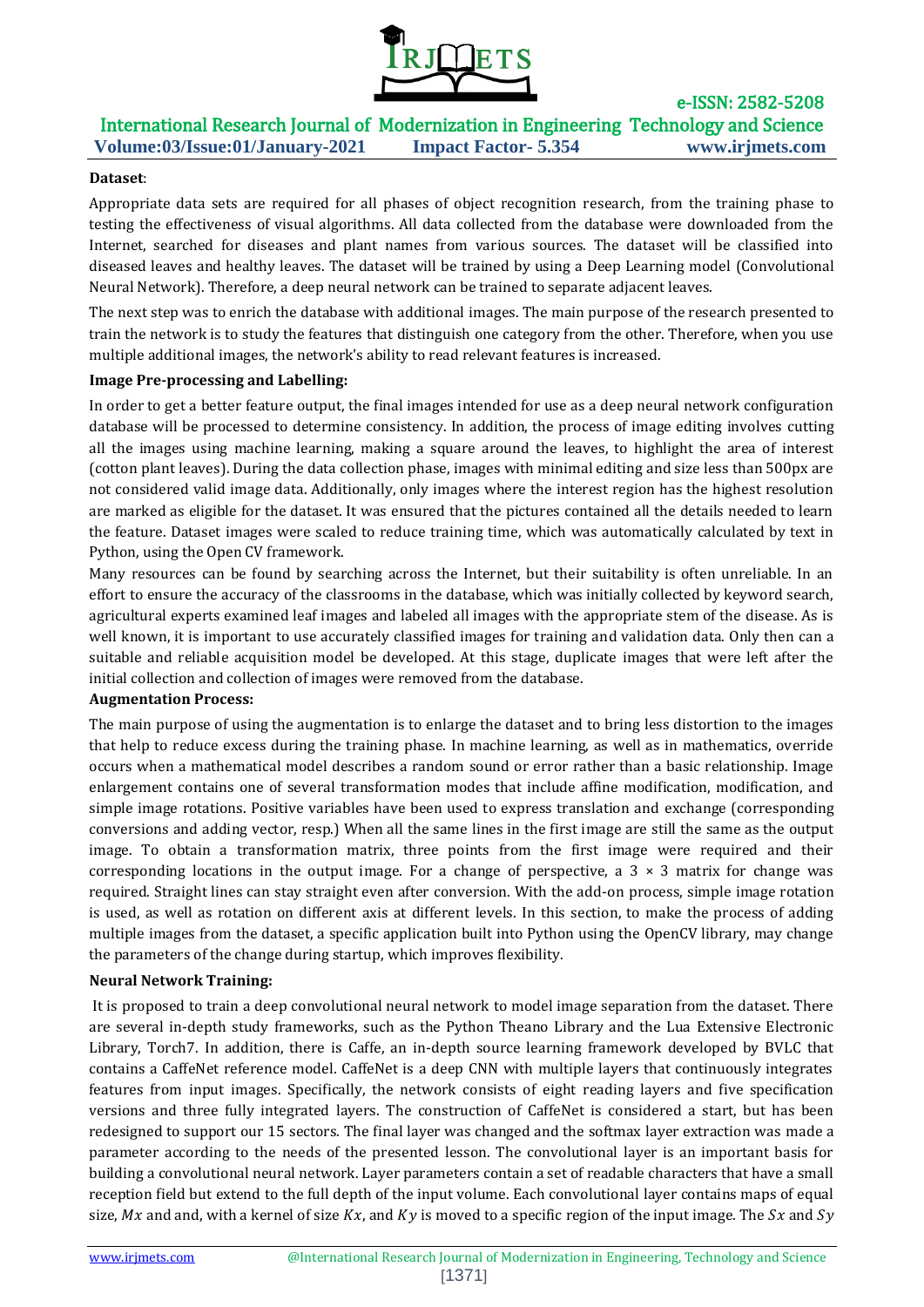

sketch elements define how many pixels the filter / kernel skips on  $x$ - and  $y$ - pathways between subsequent interactions. The size of the output map can be defined as:

$$
M_x^n = \frac{M_x^{n-1} - K_x^n}{S_x^n + 1} + 1,
$$
  

$$
M_y^n = \frac{M_y^{n-1} - K_y^n}{S_y^n + 1} + 1,
$$

where *n* indicates the layer. Each map in layer *Ln* is connected to most  $Mn-1$  maps in layer  $Ln-1$ . Rectified Linear Units (ReLU) are defined as:

$$
f(z_i) = \max(0, z_i)
$$

Deep CNN with ReLUs trains several times faster. This method is used for the extraction of the entire convolutional and fully connected layer. Apart from the output, standard installation is not required; is used after ReLU disconnection after the first and second convolutional layers because it lowers the top-1 and top-5 values. At CNN, neurons inside the latent layer are separated into "feature maps." The neurons within the feature map share the same weight and bias. Neurons within a map element search for the same feature. These neurons are different because they are connected to different neurons in the lower layer. So in the first hidden layer, the neurons within the feature map will be linked to different regions of the input image. The hidden layer is separated by feature maps where each neuron in the feature map looks at the same element but at different image capture locations. Basically, a feature map is the result of applying convolution to an entire image. The features of each layer are displayed in a separate block, where visibility represents the strongest performance of a given feature map, from the first convolutional layer, where the elements from individual pixels to the simple lines, in the fifth convolutional layer where layered features and parts of the leaves are displayed.

Another important layer of CNN is the integration layer, which is a type of offline reduction. The functionality of the pools provides a kind of translation flexibility; it works independently across the input depth slide and makes its size geographically. Excessive blending is used to benefit the reduction of excessive excess. And in favor of reducing overeating, the quit layer is applied to the first two layers that are fully connected. But the failure to drop out of school is that it increases training time by 2-3 times compared to a normal neural network of direct construction. Bazesian performance tests have also proven that ReLUs and school dropouts have the effects of collaboration, which means that they are beneficial when used together. CNN's advancement refers to their ability to study medium image representation with contradictory and low-level features designed for alternative image classification methods.

### **Testing**:

A common way to measure the performance of artificial neural networks that separate data from the training set and the test set and then train the neural network in the training set and use the predictive test set. Therefore, as the initial results of the test set and our predicted model of results are known, the accuracy of our prediction can be calculated. A separate experiment is performed with the original image database, in which a larger image database is trained.

Accuracy test, used a 10-fold cross verification process to test the prediction model. The process of crossverification was repeated after every 1,000 training sessions. The full measurement result of the test is symbolically represented as a top-1, to test whether the upper class (with the highest probability) is the same as the target label. The top-5 error level exists to test whether the target label is one of the top 5 predictions, the ones with the highest five possibilities The number of images used for the verification test from each category labeled is given in Table 1. Test results are presented in Section 4, for both complete databases and for each class separately.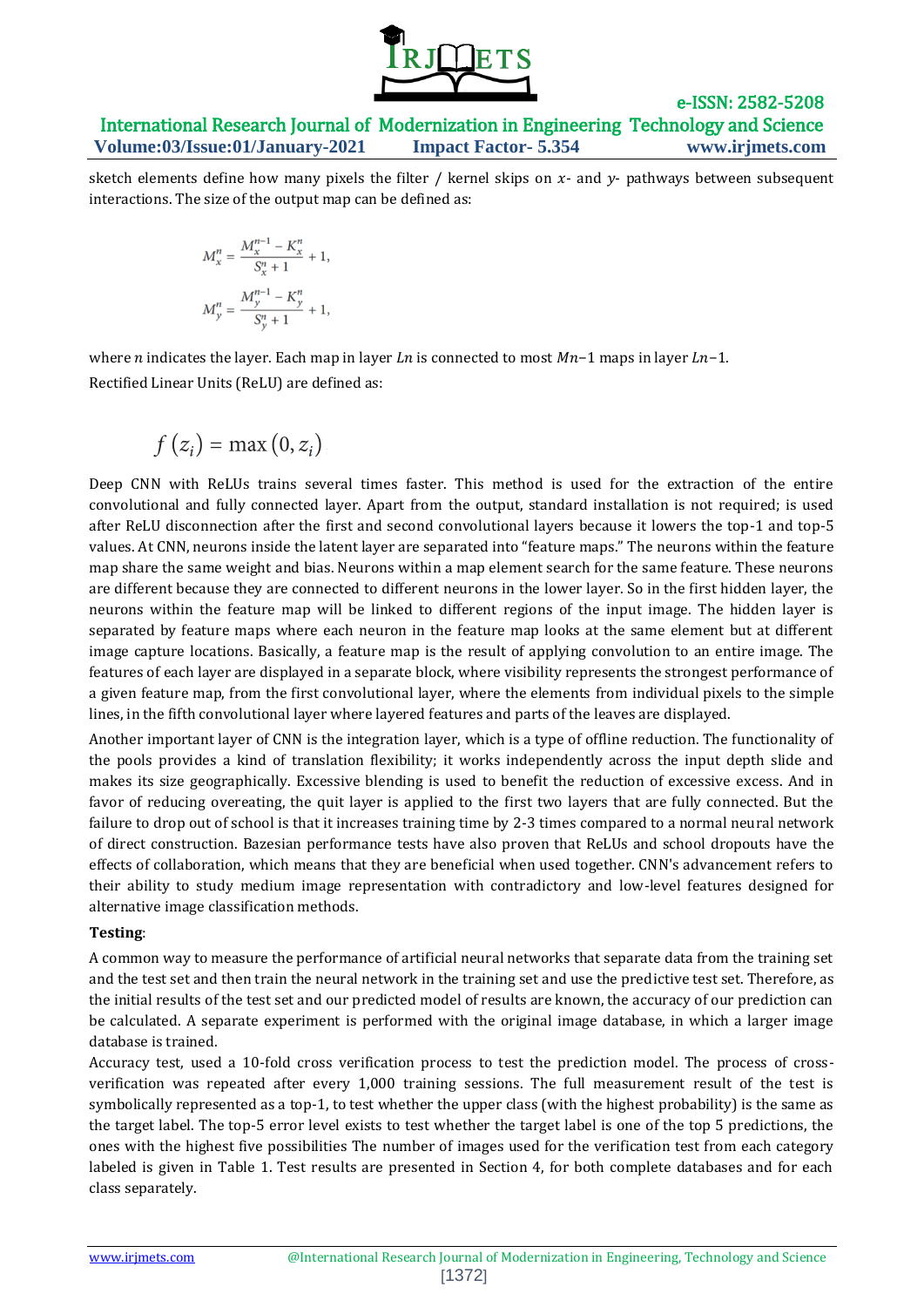

e-ISSN: 2582-5208

### **Fine-Tuning:**

Good adjustment aims to increase the efficiency or effectiveness of a process or function by making small changes to improve or maximize the effect. The split function in the original CaffeNet model is a softmax classifier that combines a number of class images of ImageNet dataset. A well-prepared test requires a little learning, but much faster than learning from scratch. To begin the fine-tuning process, this softmax separator is removed, and a new one is introduced at random values. The process of performing finetuning was repeated to change the layers of the hidden layers and hyperparameters. The most appropriate model for the detection of plant diseases was obtained by the process of adjusting the boundary tests.

#### **Deployment:**

This step includes the deployment of the trained model by using flask. Flask is a small web framework written in Python. Divided as a small task because it does not require any special tools or libraries. It does not have a database extraction layer, form verification, or other items where existing third-party libraries provide similar functions. However, Flask supports extensions that can add app features as if they were made to Flask itself.



The proposed project subsists by collecting the necessary data for various cotton diseases by examining different sectors. Image processing techniques and classification techniques are used to identify cotton leaf

## **IV. BLOCK DIAGRAMS**